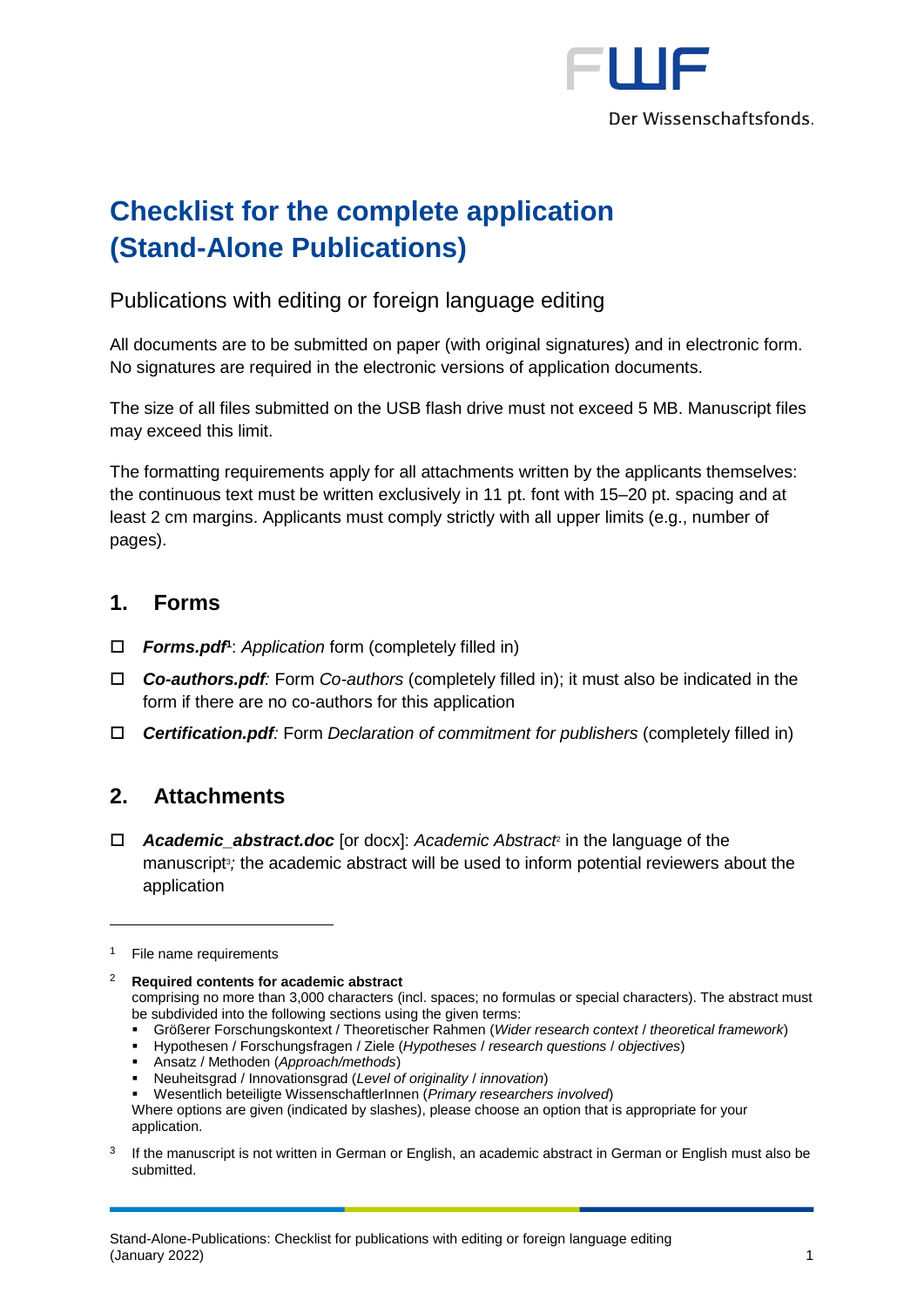

- *Publisher\_choice.pdf: Justification of the choice of publisher* in German and English (maximum length: one full page DIN A4)
- *Costs.pdf*: If *applying for the Modul\_Zusatzkosten*: cost calculation for the entire publication
- *Reviews.pdf:* For *publications which serve as a basis for academic qualifications* (e.g. revised doctoral dissertations, postdoctoral dissertations): copies of all assessments
- $\Box$  If the application is the revision of a rejected application:
	- a) *Overview\_Revision.pdf:* overview of all changes made in the resubmitted application (for FWF internal use only)

In the application form must be indicated, whether the response(s) should be passed on to the relevant previous reviewer or all reviewers.

If all the reviewers are to receive this response:

b) *Revision.pdf*: overall response to all reviewers

If these responses are to be passed on only to the reviewers who were previously involved:

- *c) Revision\_A.pdf:* response to review A *Revision\_B.pdf:* response to review B
- *Content\_Biblio.pdf: Table of contents and bibliography* from the stand-alone publication (only on data medium)
- *Negative\_list.pdf:* List with names of reviewers who are to be excluded from the review of the application for various reasons (max. 3 names; optional)
- *Cover\_Letter.pdf:* letter accompanying the application (optional)

#### **3. Content section – manuscript of the stand-alone publication**

 **Manuscript.pdf**: The manuscript is to be submitted electronically and as a hard copy, in a clear and easy-to-read format. The editing or foreign-language editing does not have to be carried out before submission.

If the manuscript is to be made available to the reviewers in electronic form, applicants must acknowledge this fact on the *Application form*. The manuscript will be sent either by e-mail or on a secure USB flash drive, depending on the size of the file. The applicant is responsible for providing the FWF with the USB flash drive. In this case, a hard-copy version of the manuscript need not be submitted.

The manuscript must include the following elements:

- o Entire text
- o Table of contents